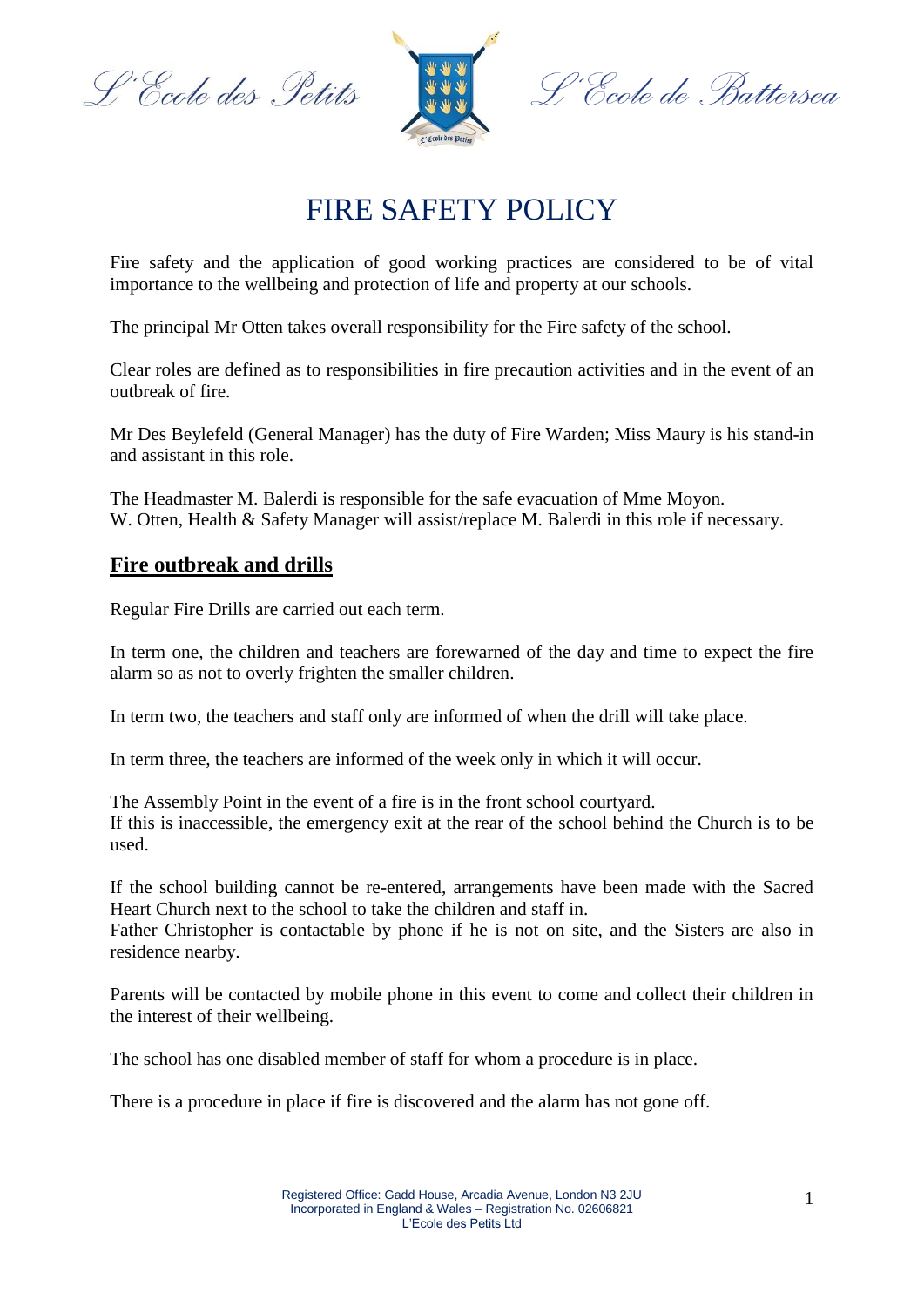L'Ecole des Petits



L'École de Battersea

## **Training**

Salvus Consulting is responsible for fire safety training.

Mr N Otten and Mr W Otten have received specific training on fire from Salvus (Sept 2021) and assist in carrying out the annual fire safety risk assessment.

At the beginning of each year, all staff attend a day's training session, a refresher for old staff and induction for new staff.

Staff also receive use of Fire Extinguishers training.

## **Inspections**

#### **Weekly**

Breakglass fire points are checked weekly on a rota.

One emergency lightbox is checked weekly on a rota.

Fire resistant doors on magnetic release systems are checked weekly.

Fire bells/sounders are checked weekly in conjunction with the monitoring company Banhams.

Reminders are regularly given to staff not to stack materials on top of radiators.

#### **Monthly**

Exit routes and corridors, trip hazards, the position of desks in classrooms are checked monthly.

Firefighting equipment is checked monthly to be in good condition and in the right place. Intumescent strips and automatic closers are checked monthly.

The condition of equipment is checked monthly.

Emergency exits signs are checked monthly.

#### **Termly**

General building condition, signage in general and precautions have an overview check during each holiday period.

#### **Annually**

Banhams service the fire alarm twice a year.

The boiler system is serviced once a year and a gas safety certificate issued.

PAT tests are carried out annually.

Each summer holiday all mechanical equipment is serviced and the whole building overhauled and redecorated the process of which reduces fire risk.

Five-year electrical tests are carried out to conform to the regulatory requirement.